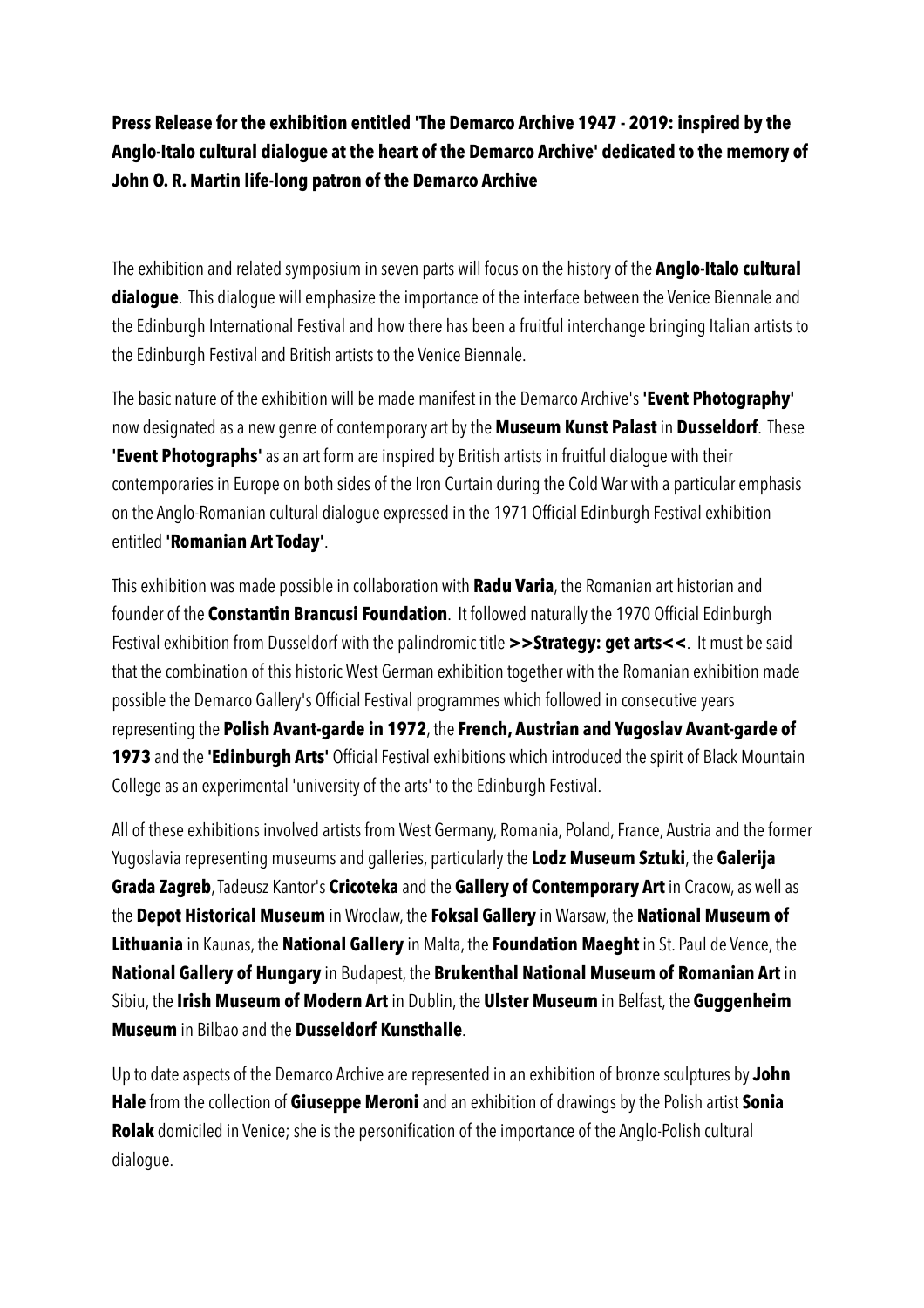I cannot imagine a more important manifestation of the Anglo-Italo cultural dialogue than that which I associate with the genius of **Ian Hamilton Finlay**, particularly as expressed by his 'concrete poetry', most importantly, in the sculptural installations in **Little Sparta in Scotland** and in **Giuliano Gori's Fattoria di Celle in Italy**. There is also the video installation of **'The New World'** by **Alan Smith**, and new paintings on the theme of **Acrobats and Clowns** by **Andrew Marr**. The exhibition programme will also be enhanced, and linked to the symposium in seven parts, including **Stephen Partridge's** video art focused on the concept of **'Rewind'** in collaboration with **Paolo Cardazzo**. There will be a film defining the historic collaboration between **Joseph Beuys** and **Robert McDowell** which introduced Joseph Beuys to Dublin and Cork in Eire and Belfast and Derry in Northern Ireland.

The Demarco Archive exhibition in Venice actually began in a smaller version at the Burgh Hall Art Gallery in Dunoon defining the sea-girt world renowned for bright shining light reflected on the waters of the River Clyde reminiscent of the light falling on the waters of the Venice Lagoon. The exhibition was in homage to **Joseph Beuys** and **Gunther Uecker** as German artists who delighted in the Celtic world of Scotland's West Highlands and Islands.

Among those contributing to the symposium will be:

**Dr. Mario Po** - Director of La Scuola Grande di San Marco

**Andrew Marr** - Painter and Historian

.

**Giuseppe Meroni** - Art patron of the life and work of John Hale

**Dr. Radu Varia HRSA** - Art Historian and honorary Royal Scottish Academician

**Sonia Rolak** - Polish artist - living and working in Venice

**Professor Stephen Partridge** - Video artist Dundee University

**Professor Elaine Shemilt** - Video artist, Dundee University

**Robert McDowell** - Artist/Economist - former assistant to Joseph Beuys, Founder of Summerhall Art Centre in Edinburgh

**Dr Sam Smith** - Historian representing Alan Smith, the Scottish artist inspired by Giandomenico Tiepolo's 'Il Nuevo Mondo' [1791]

**Professor Margaret Rose** - Professor of Theatre Studies, Milan University and Art Historian

**Sheila Colvin** - Director of the Aldeburgh Festival and Deputy Director of the Edinburgh International Festival